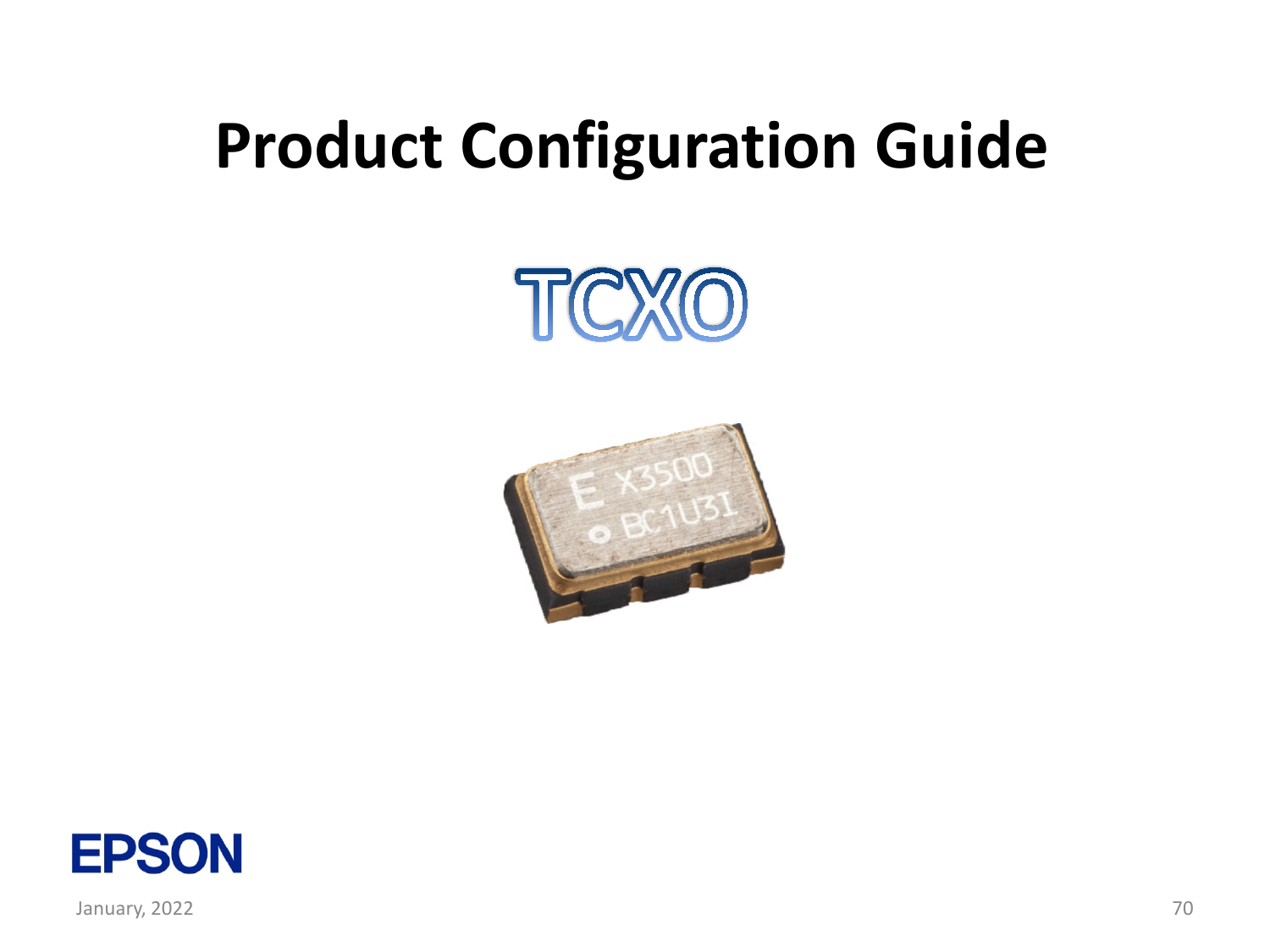



#### **32.7680kHZ TCXO**





January, 2022 **71** 

#### **NOTE:**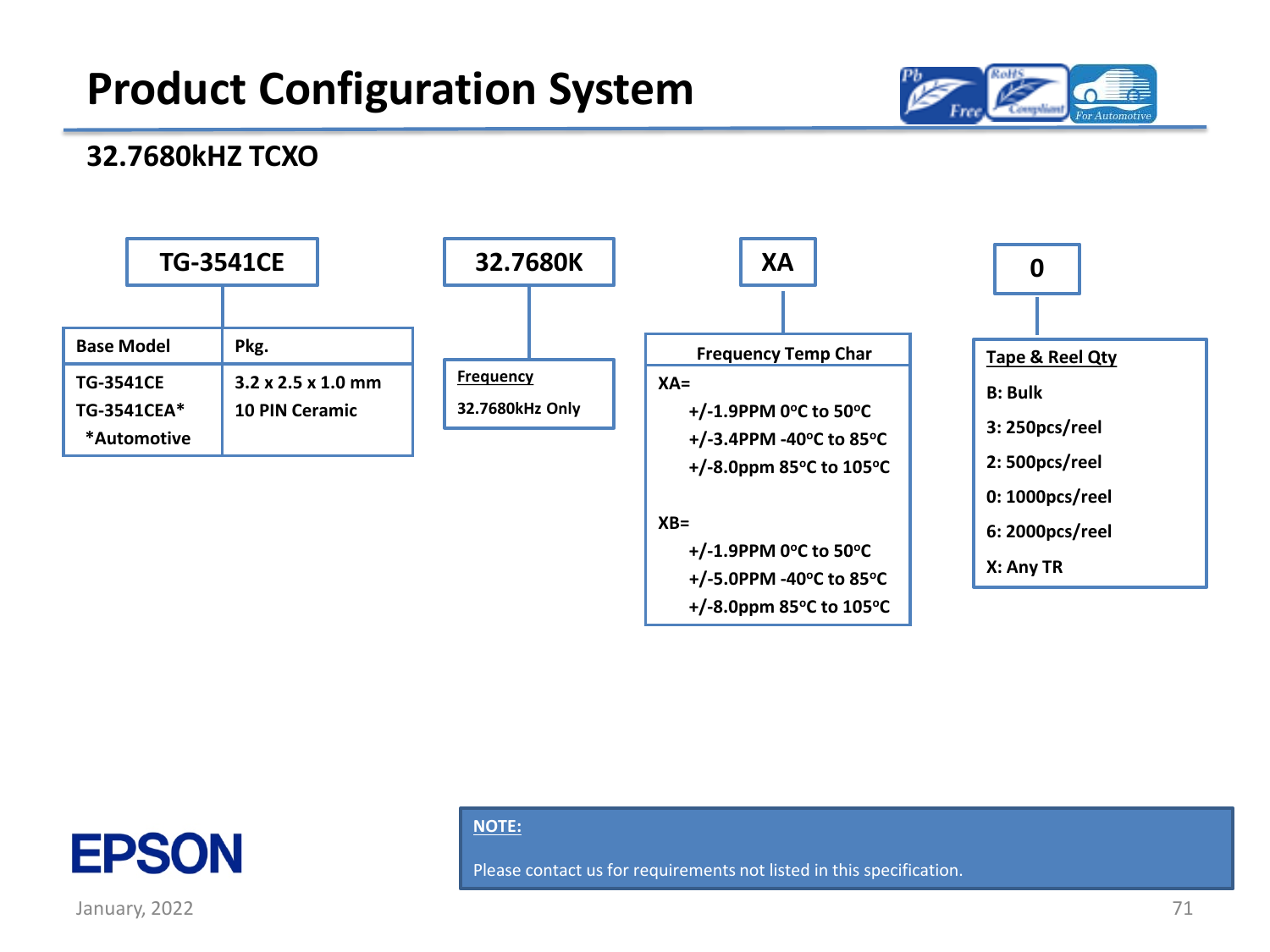

### **TCXO/VC-TCXO High Stability**





#### **NOTE:**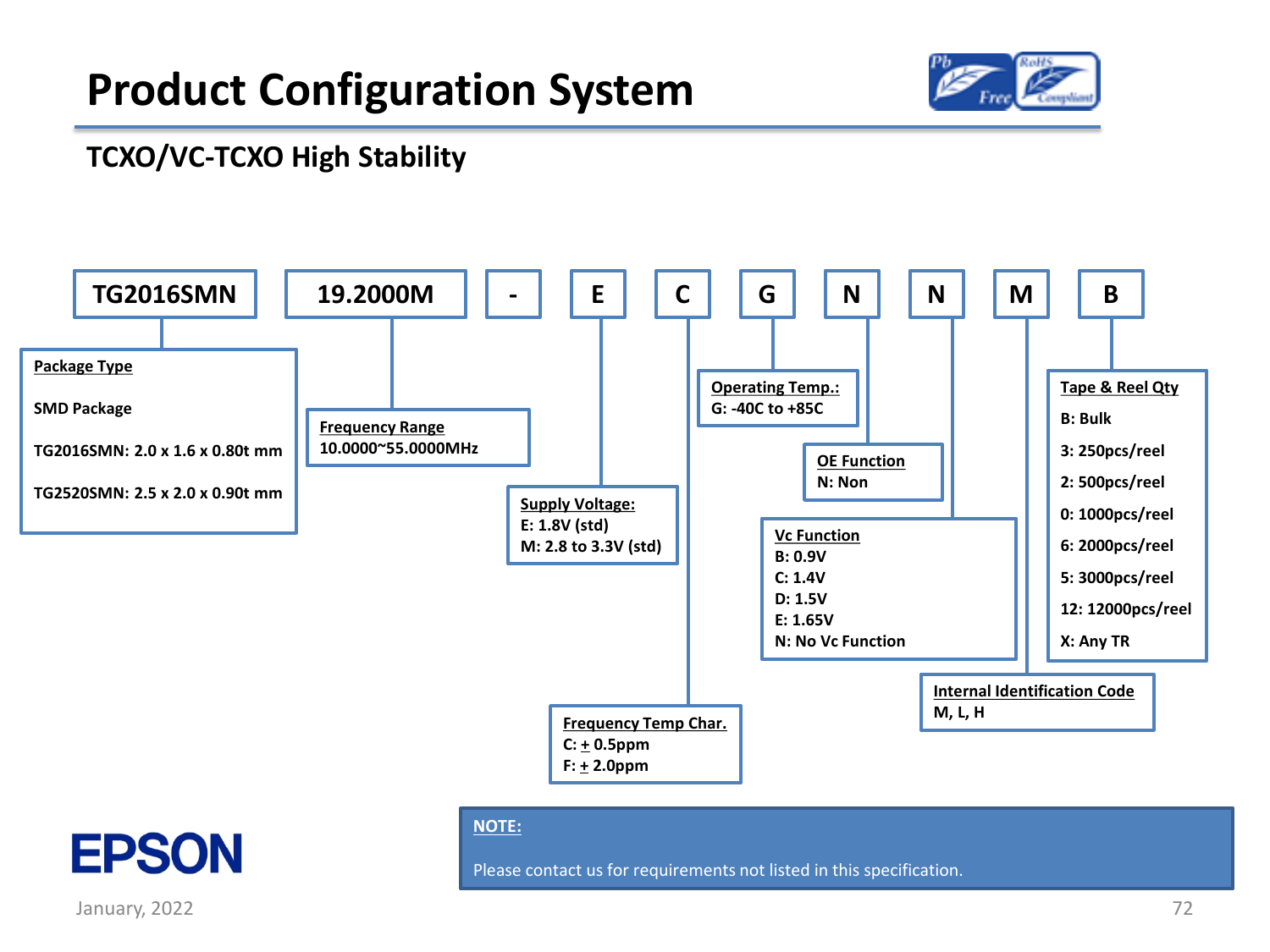

### **TCXO/VC-TCXO High Stability**



#### **NOTE:**

Stability "CG" (+/-0.5ppm -40/85C) , "WH" (+/- 0.5 & +/-5.0ppm -40/105C) are available. For stability +/-0.5ppm -40/105C, please see TG2016SKA with stability "CH"

Please contact us for requirements not listed in this specification.

January, 2022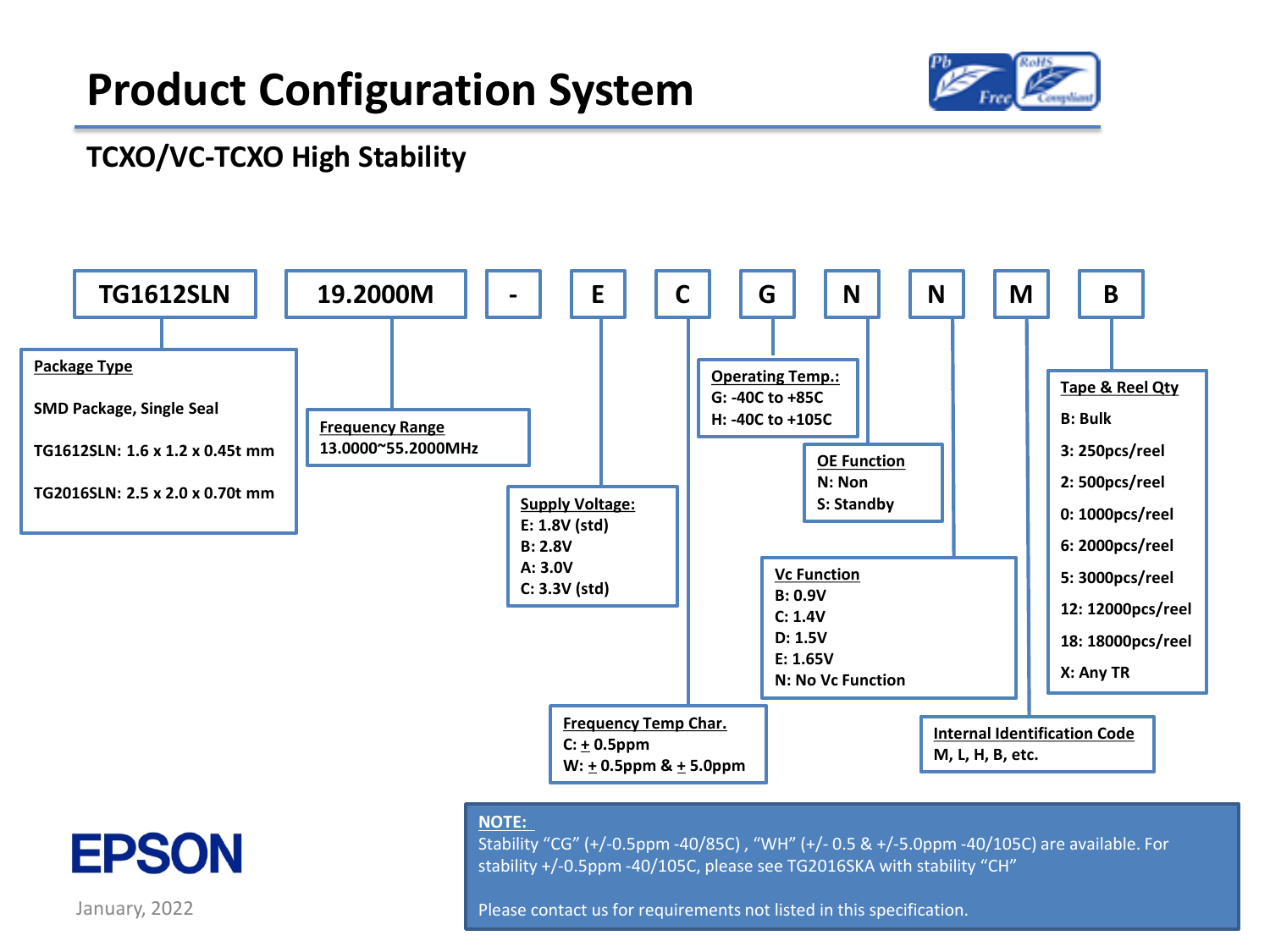

### **TCXO/VC-TCXO High Stability for Automotive**



#### **NOTE:**

Please contact us for requirements not listed in this specification.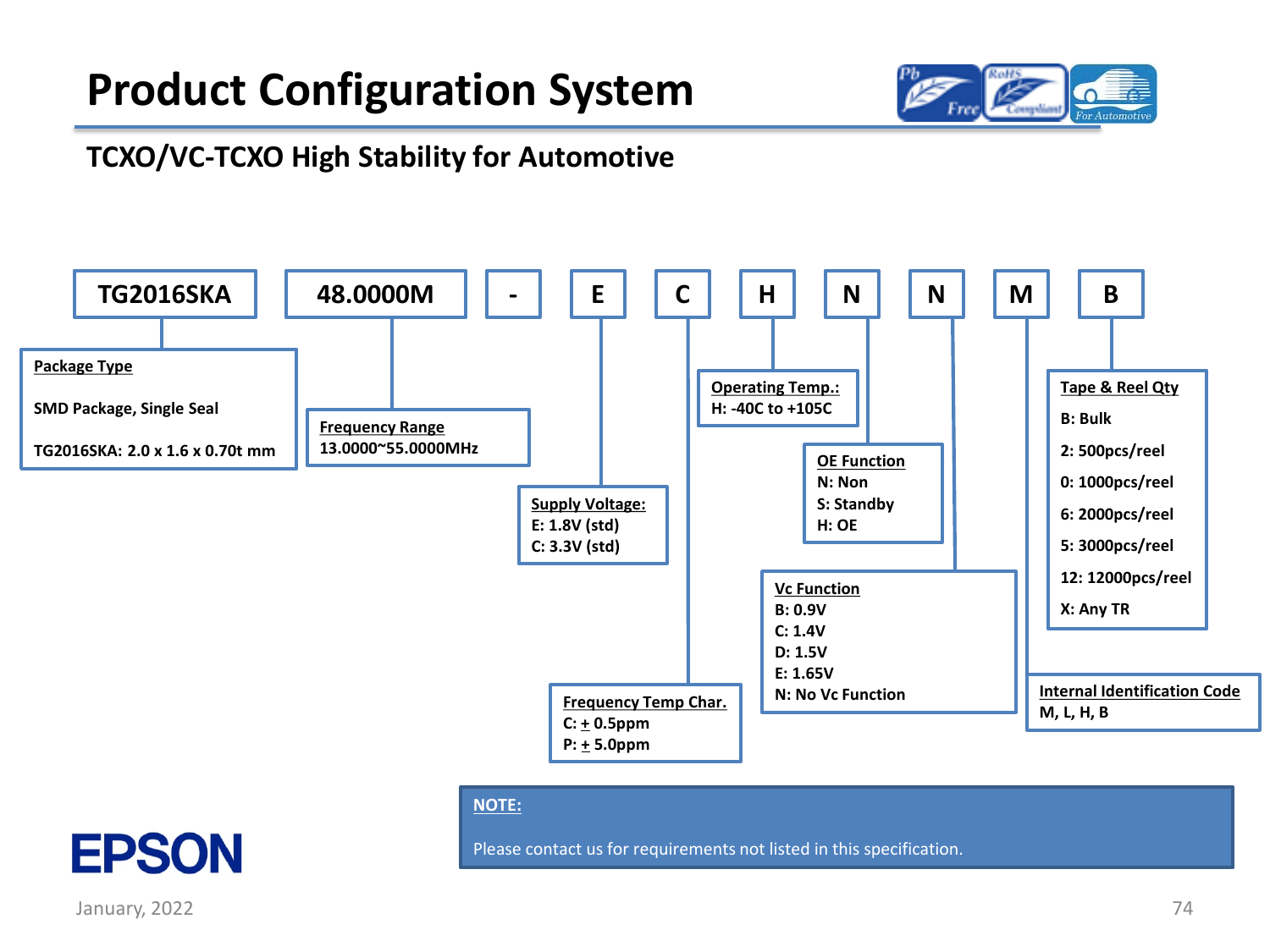

### **TCXO/VC-TCXO High Stability for Automotive**



#### **NOTE:**

Stability "CG" (+/-0.5ppm -40/85C) , "PG" (+/-5ppm -40/85C), "PH" (+/-5.0ppm -40/105C) are available. For stability +/-0.5ppm -40/105C, please see TG2016SKA with stability "CH"

Please contact us for requirements not listed in this specification.

January, 2022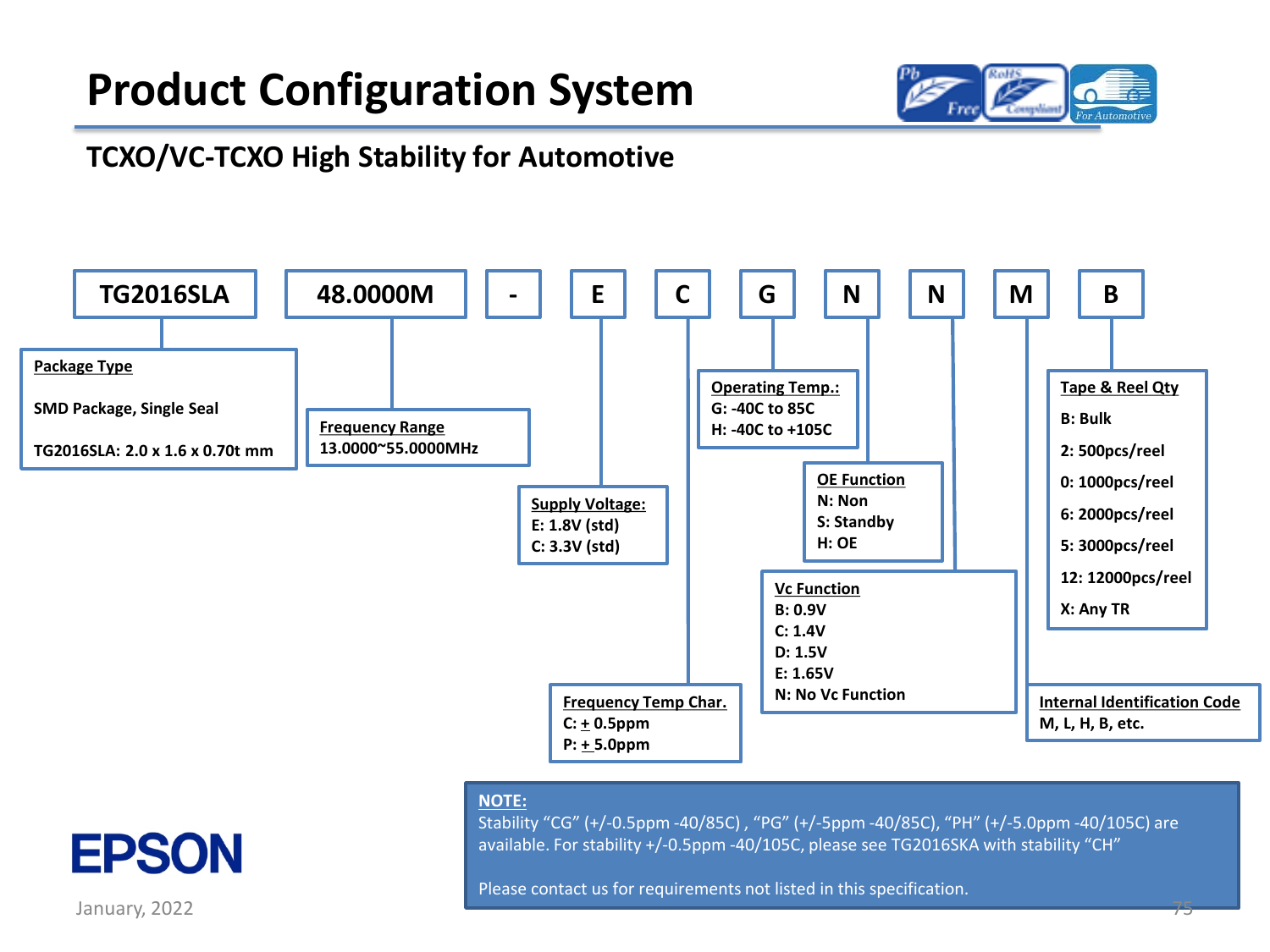

**TCXO**

# **Discontinued**



#### **NOTE:**

Please contact us for requirements not listed in this specification.

January, 2022 **76**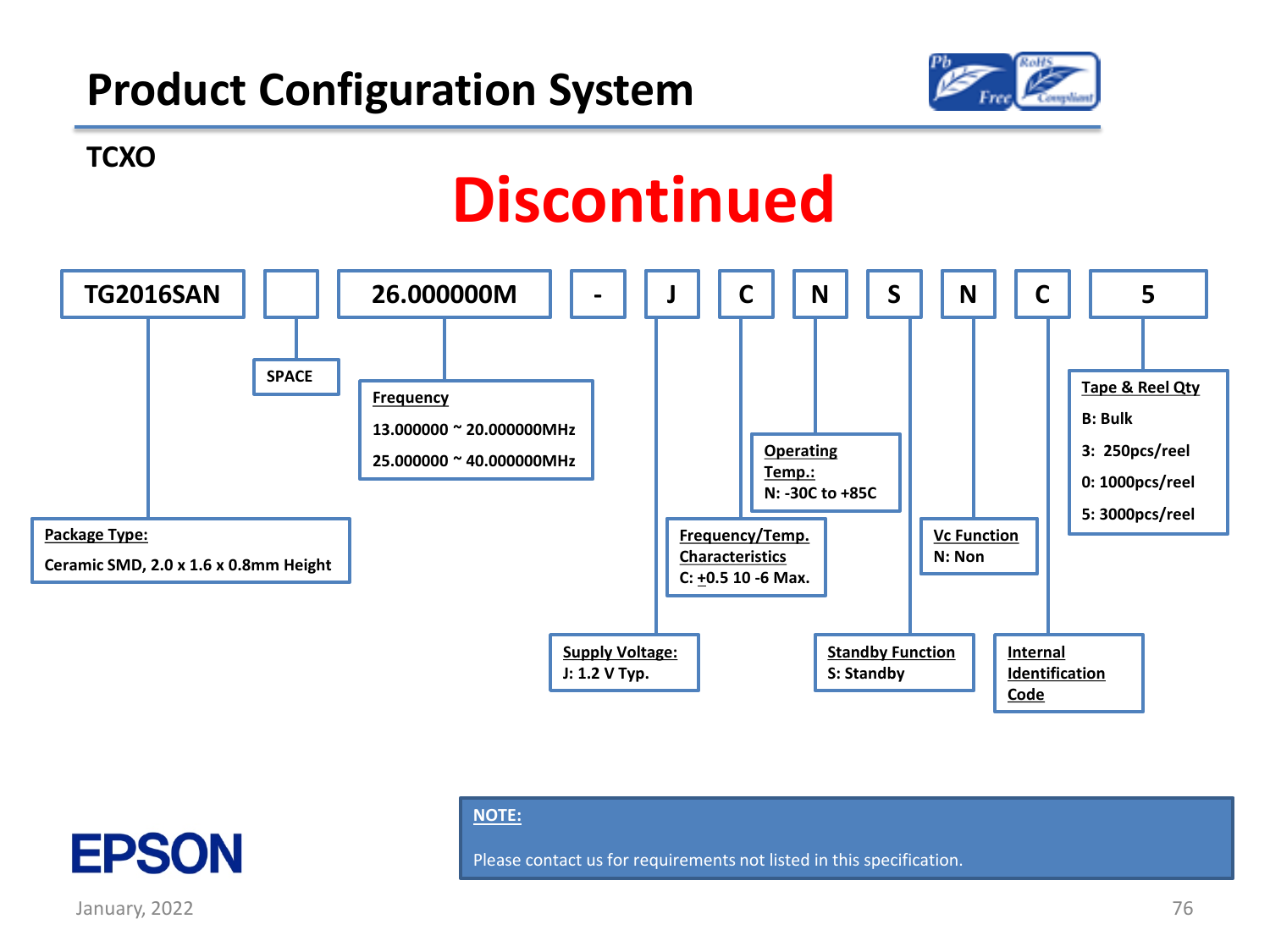

### **TCXO/VC-TCXO High Stability**



#### **NOTE:**

Please contact us for requirements not listed in this specification.

January, 2022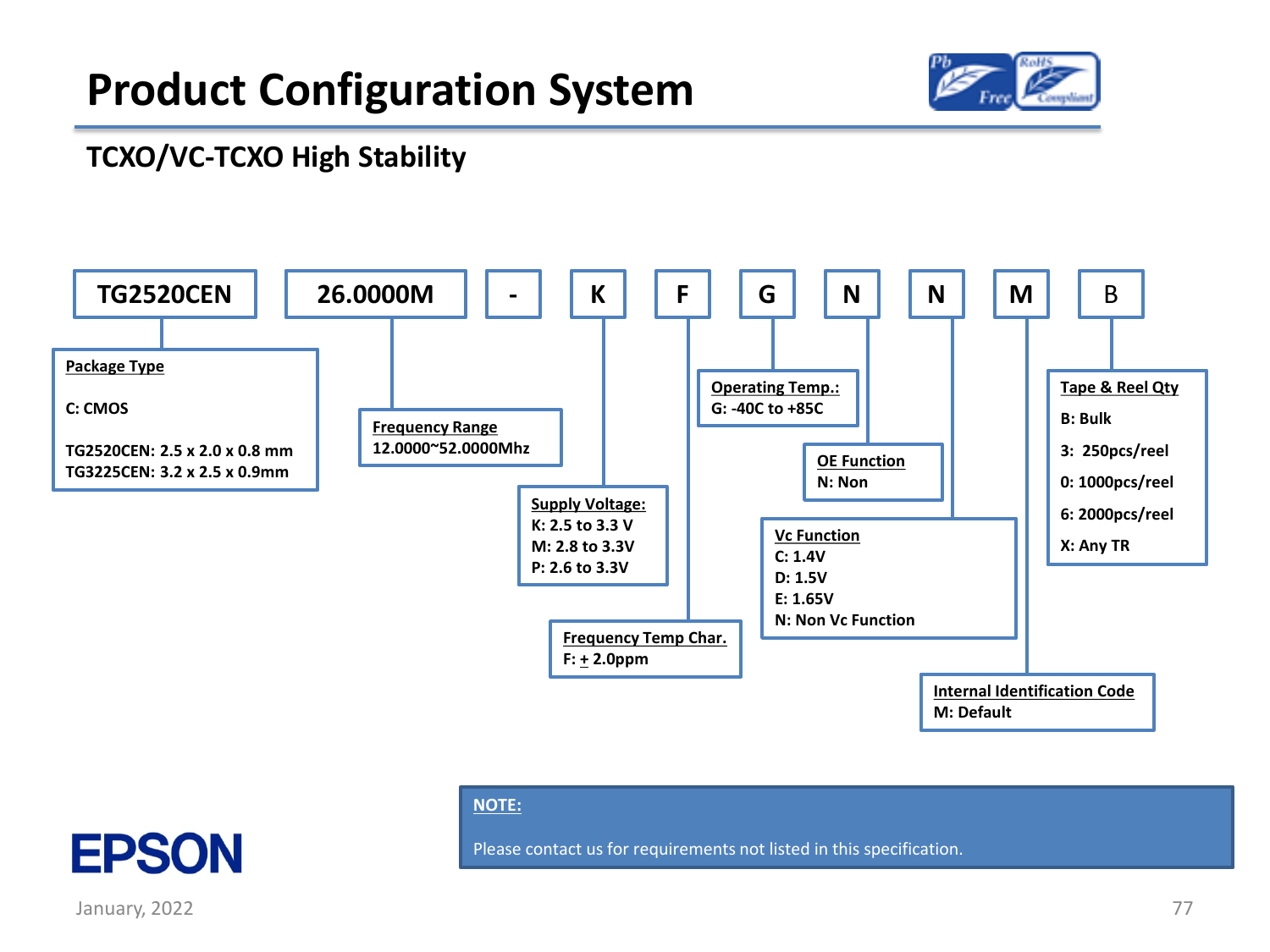

## **TCXO/VC-TCXO High Stability**

# **Discontinued**



#### **NOTE:**

Please contact us for requirements not listed in this specification.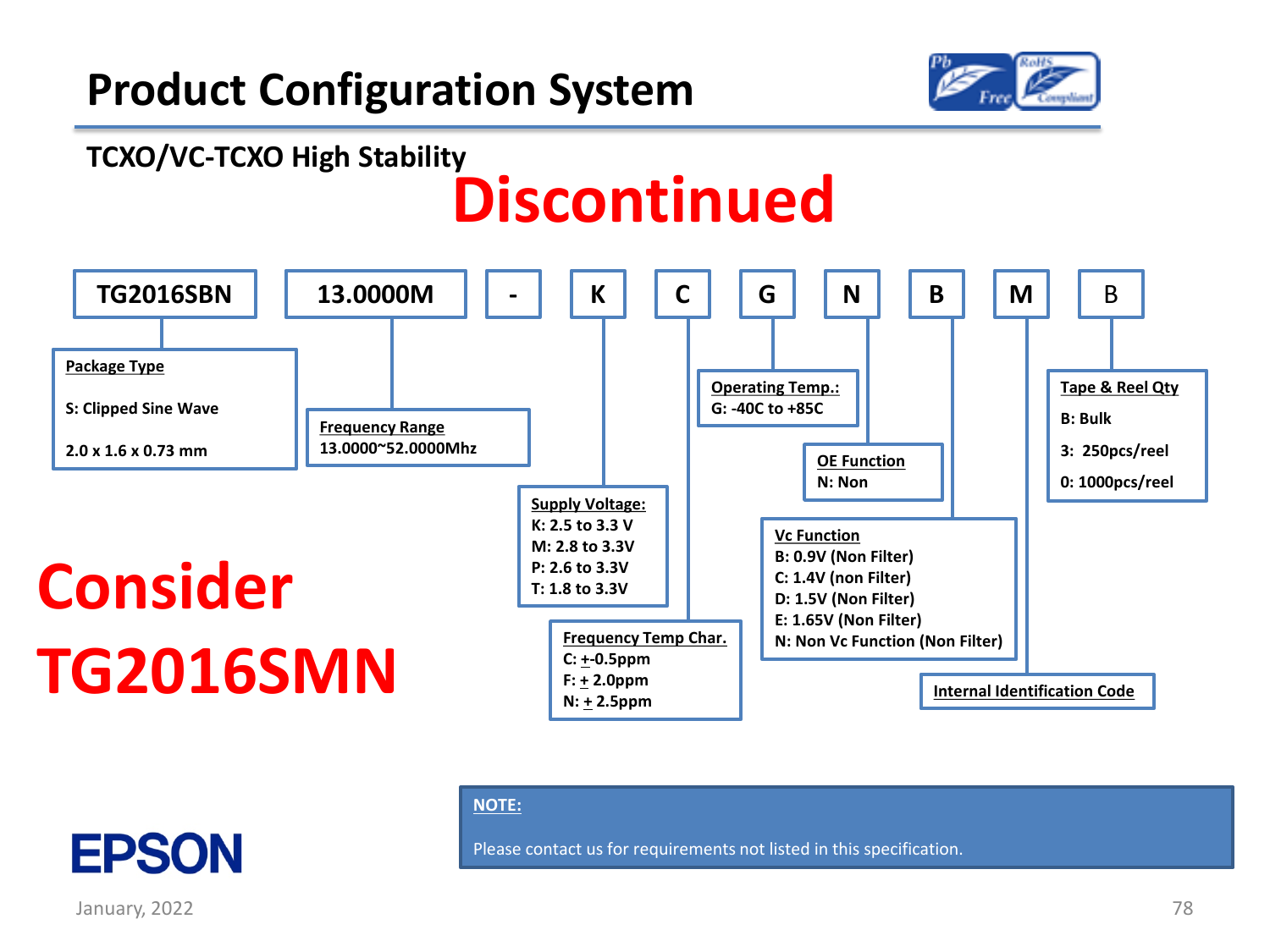

## **TCXO/VC-TCXO High Stability**

# **Discontinued**



#### **NOTE:**

Please contact us for requirements not listed in this specification.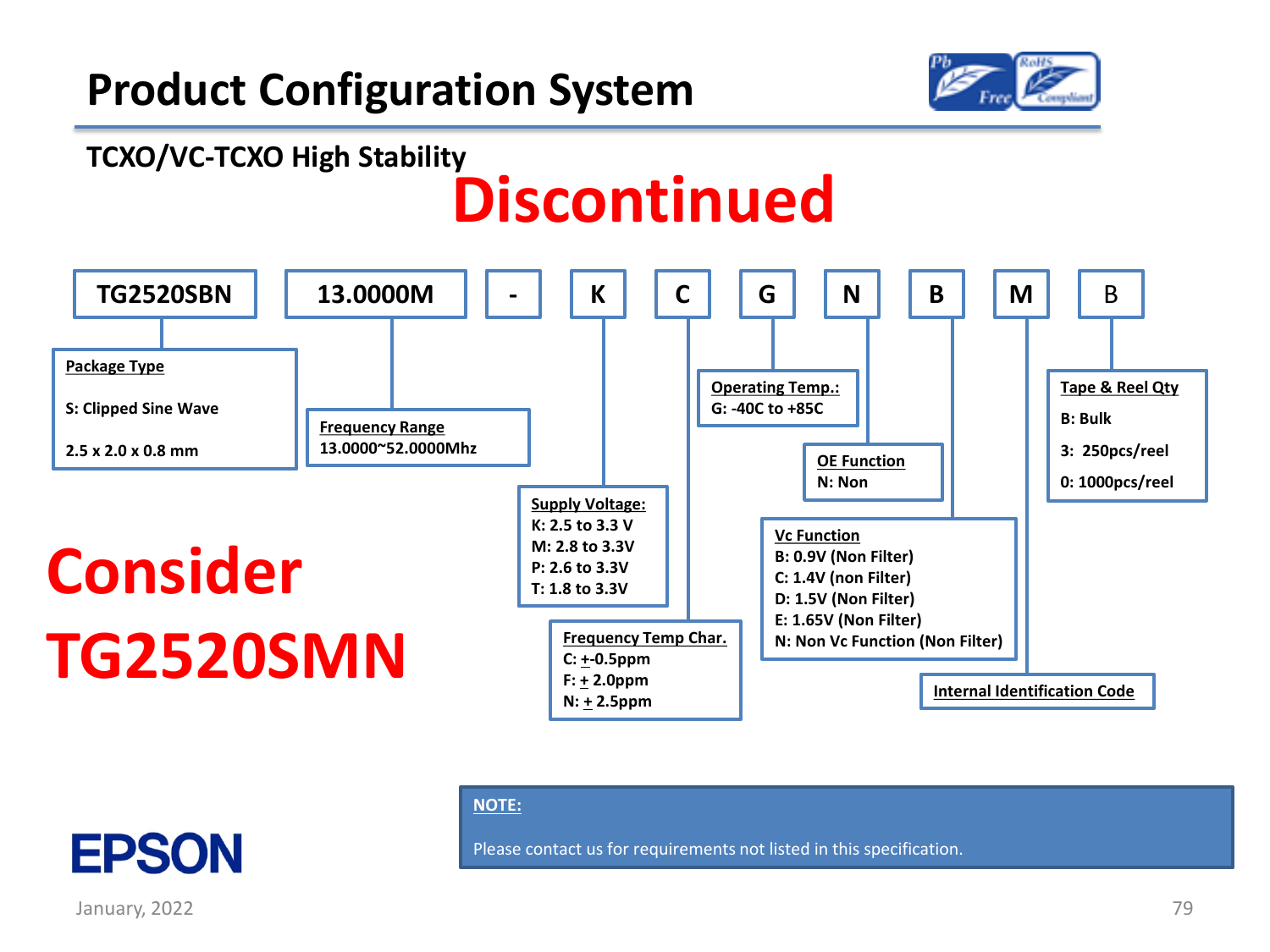

#### **TCXO**





January, 2022 and the set of the set of the set of the set of the set of the set of the set of the set of the set of the set of the set of the set of the set of the set of the set of the set of the set of the set of the se

#### **NOTE:**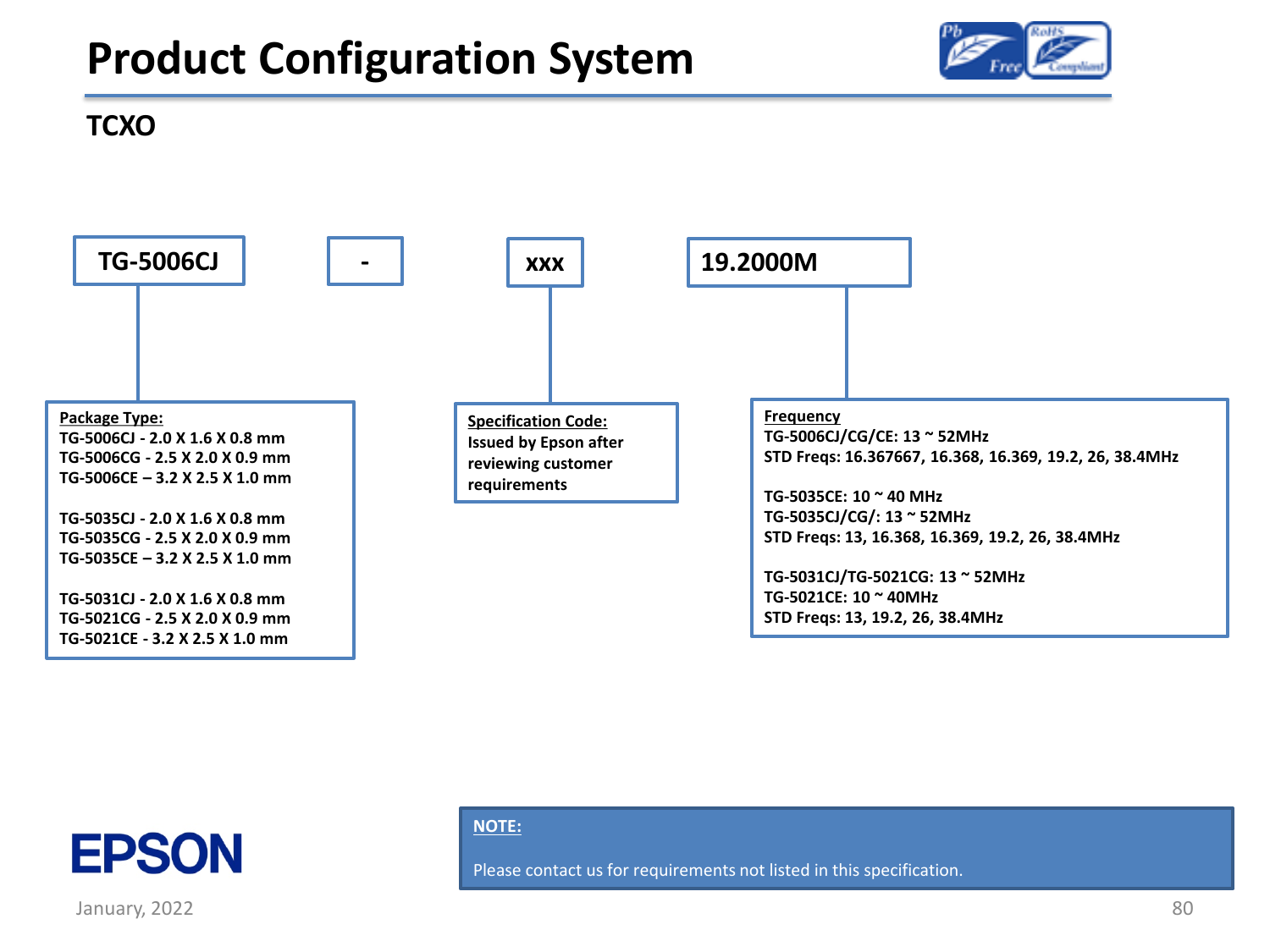





January, 2022

**NOTE:**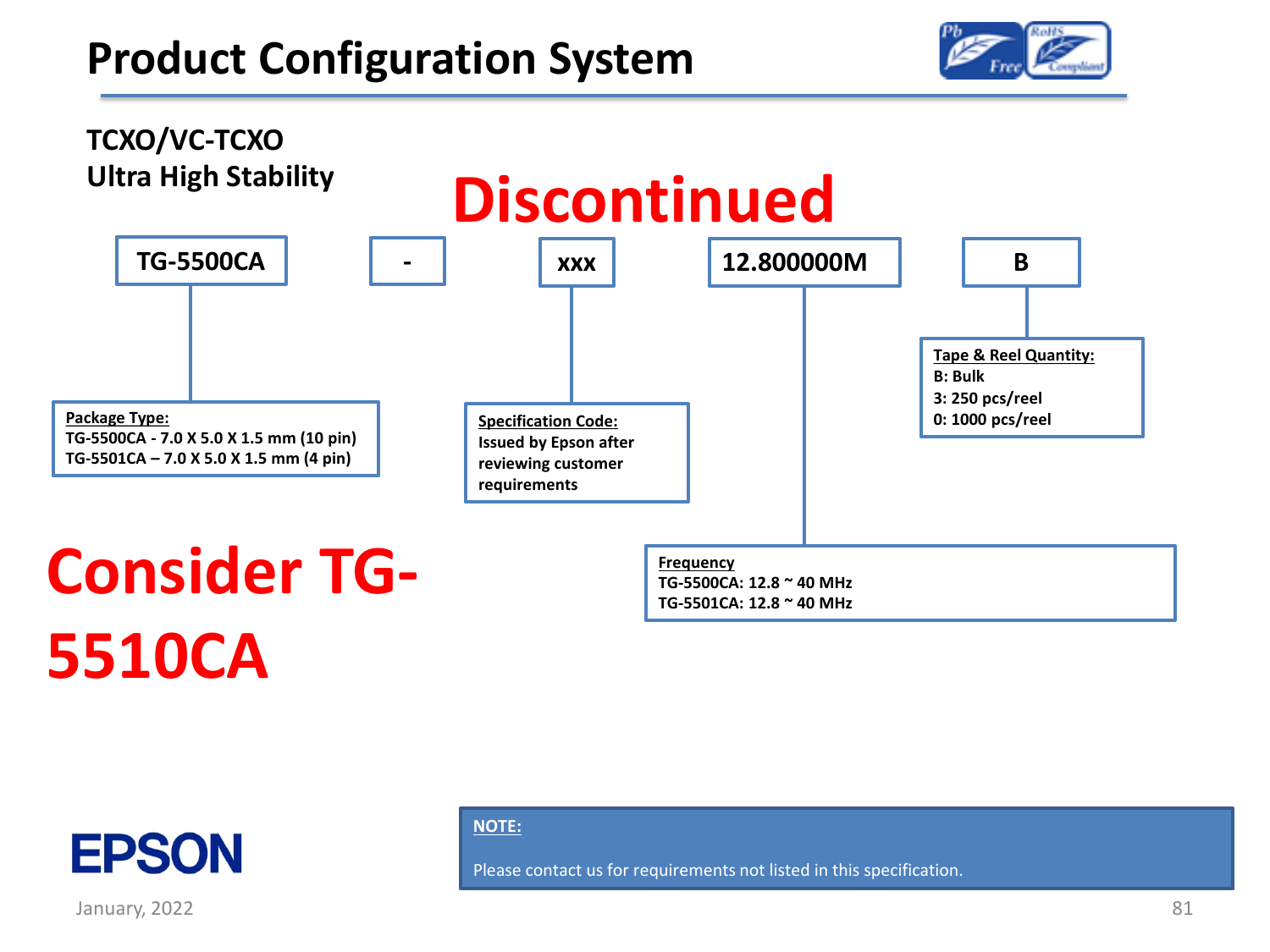

### **TCXO/VC-TCXO Ultra High Stability**





January, 2022

#### **NOTE:**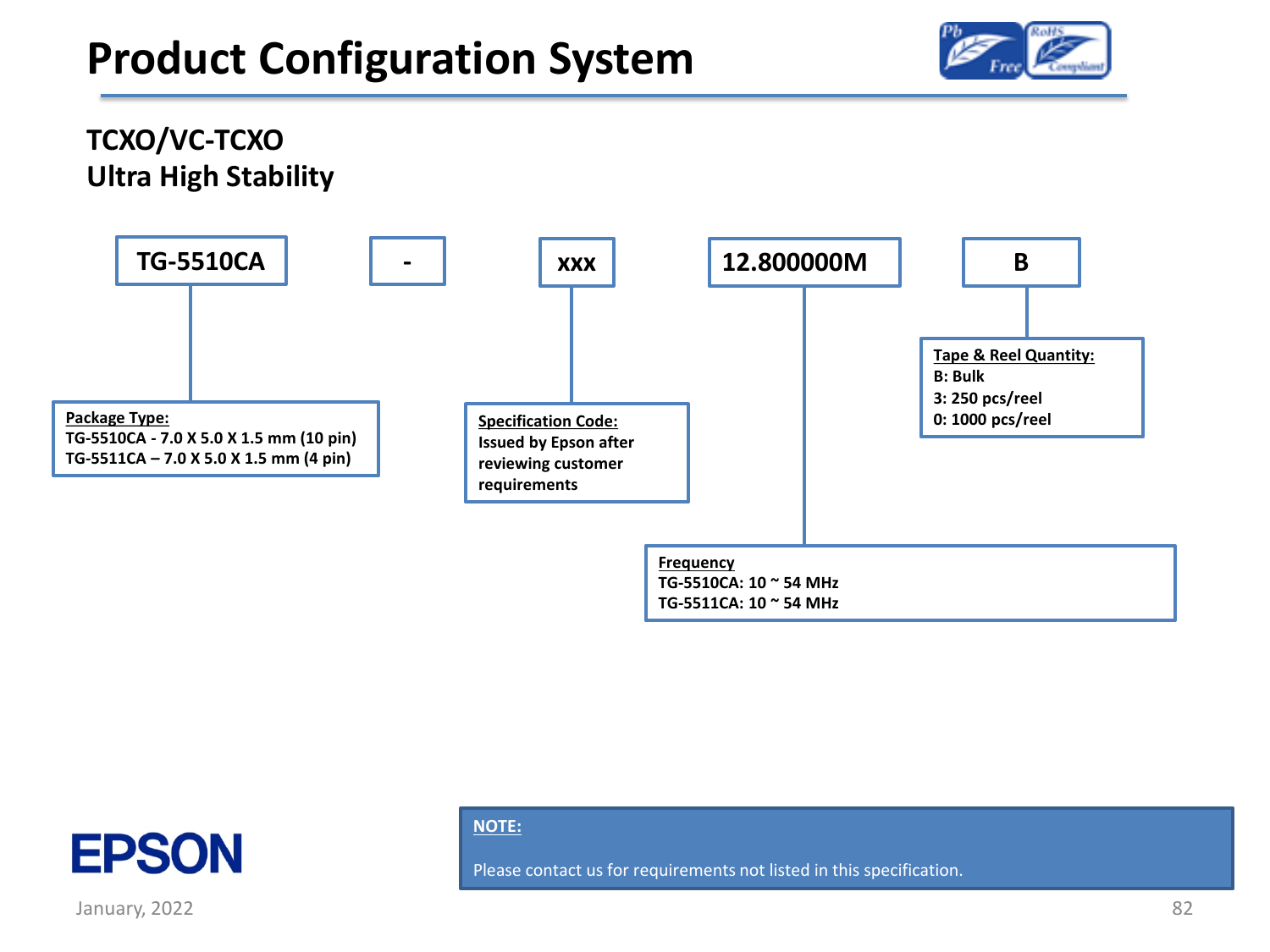

## **TCXO/VC-TCXO Ultra High Stability Discontinued**

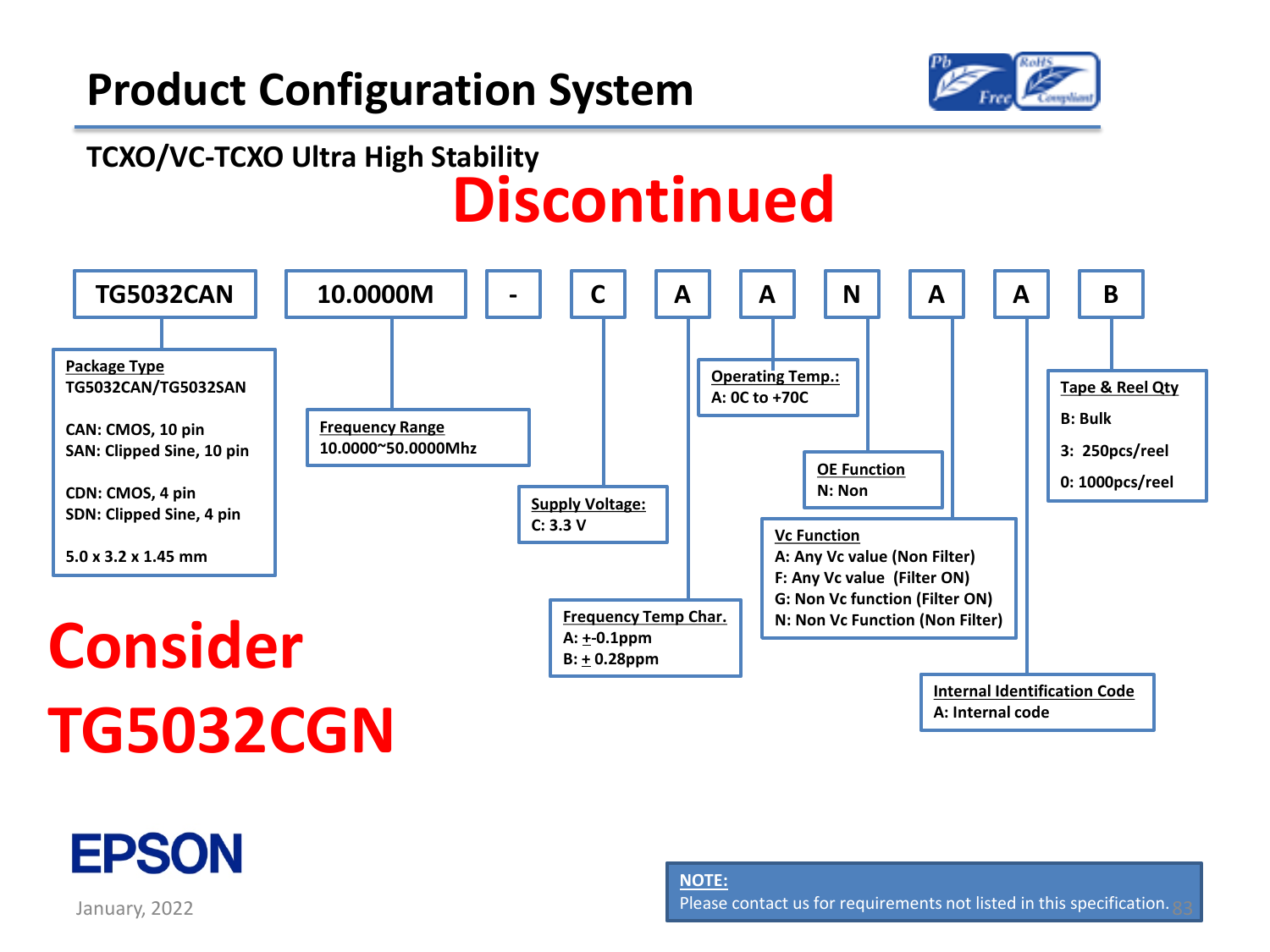

## **TCXO/VC-TCXO Ultra High Stability Discontinued**